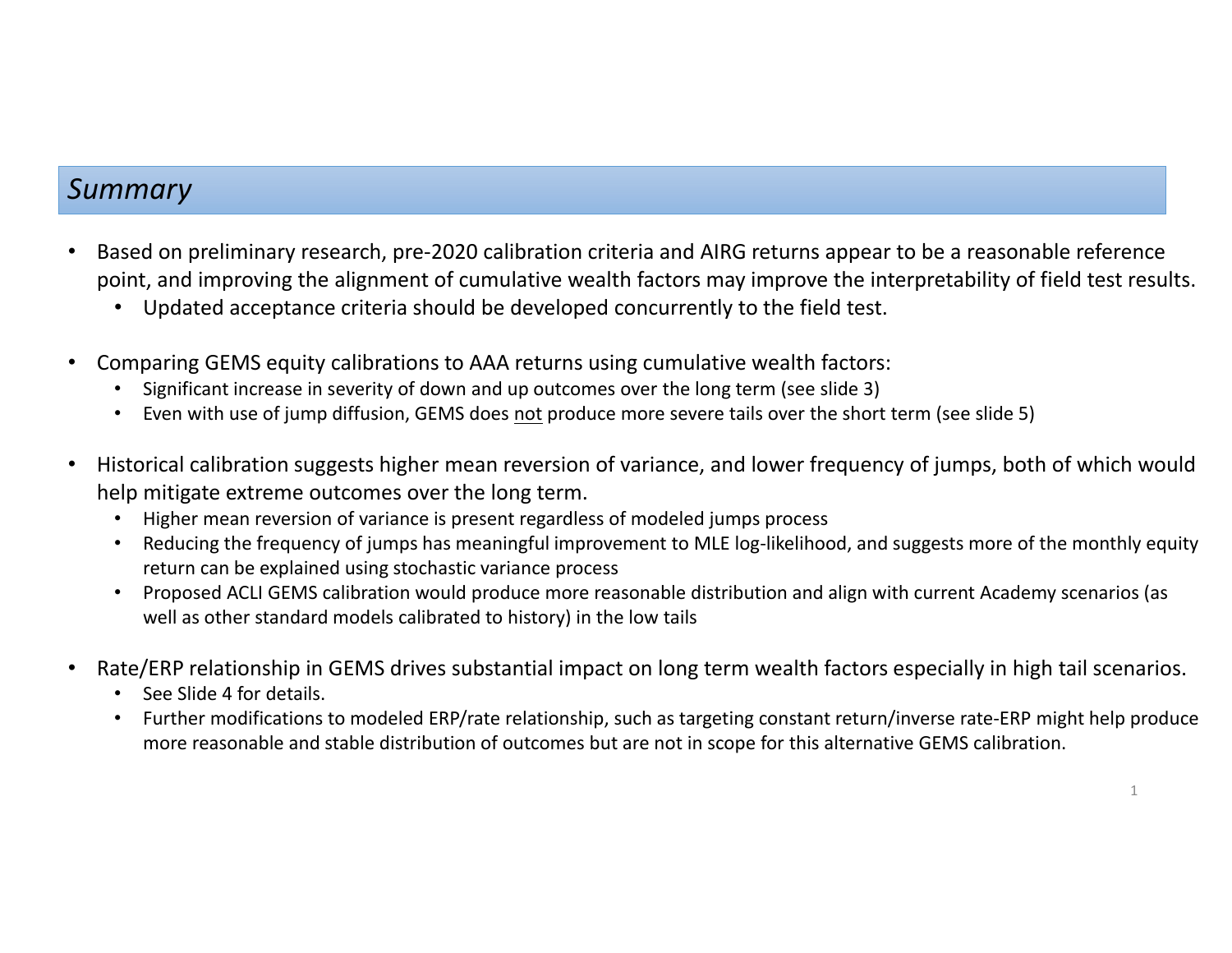|                 |               |               | Calibrated to monthly data 3/1957-12/2020 |                 |                   |                  |            |             |
|-----------------|---------------|---------------|-------------------------------------------|-----------------|-------------------|------------------|------------|-------------|
|                 |               |               |                                           |                 |                   | <b>GEMS Jump</b> | Adjusted   | <b>ACLI</b> |
|                 | <b>GEMS A</b> | <b>GEMS G</b> | <b>GEMSH</b>                              | <b>No Jumps</b> | <b>GEMS Jumps</b> | Size             | Mu1        | Alternative |
| mu0             | 0.05193       | 0.06507       | 0.05312                                   | 0.03637         | 0.02022           | 0.03669          | 0.02945    | 0.04040     |
| mu1             | 0.09257       | 0.09708       | 1.09708                                   | 0.06825         | 0.00000           | 0.06097          | 1.50000    | 1.50000     |
|                 |               |               |                                           |                 |                   |                  |            |             |
| alpha           | 0.00556       | 0.00586       | 0.00586                                   | 0.02118         | 0.01419           | 0.02130          | 0.02192    | 0.02192     |
| beta            | 0.39711       | 0.49081       | 0.49081                                   | 1.01197         | 1.02388           | 1.11078          | 1.22990    | 1.22990     |
| sigma           | 0.08187       | 0.07160       | 0.07160                                   | 0.13505         | 0.08896           | 0.12709          | 0.12478    | 0.12478     |
| ret/var correl. | $-0.48000$    | $-0.48000$    | $-0.48000$                                | $-0.58194$      | $-0.60011$        | $-0.61919$       | $-0.63185$ | $-0.63185$  |
|                 |               |               |                                           |                 |                   |                  |            |             |
| mu jump         | $-0.05558$    | $-0.05558$    | $-0.05558$                                | 0.00000         | $-0.05558$        | $-0.05558$       | $-0.05558$ | $-0.05558$  |
| sigma jump      | 0.05750       | 0.05750       | 0.05750                                   | 0.00000         | 0.05750           | 0.05750          | 0.05750    | 0.05750     |
| lambda_jump     | 139.58820     | 139.58820     | 139.58820                                 | 0.00000         | 139.58820         | 15.05324         | 15.10181   | 15.10181    |
|                 |               |               |                                           |                 |                   |                  |            |             |
| initial vol     | 0.09434       | 0.10909       | 0.10909                                   | 0.14469         | 0.11772           | 0.13847          | 0.13351    | 0.13351     |
|                 |               |               |                                           |                 |                   |                  |            |             |
| Log Likelihood  | 1375          | 1378          | 1377                                      | 1389            | 1382              | 1394             | 1393       |             |

### *Calibration and Parameters*

ACLI Alternative GEMS calibration considerations:

- Model parameters calibrated to historical data
- mu1 risk premium coefficient was set to 1.5, as <sup>a</sup> calibration constraint, to help mitigate long term tails
- Jump size parameters (mu\_jump and sigma\_jump) were set equal to GEMS original
- mu0 parameter was set to target 9.5% mean cumulative wealth ratio over 30 years
	- More severe than historical data
	- Similar to GEMS G/H sensitvities
- • GEMS model parameters were calibrated to historical monthly ERP (S&P price return less monthly return on 3m Treasury rate) from 3/1957 to 12/2020, using generalized MLE.
- •• Historical calibration points to:
	- •Higher mean reversion of variance, or higher *beta* parameter
	- •Lower frequency of jumps – lower *lambda\_jump* parameter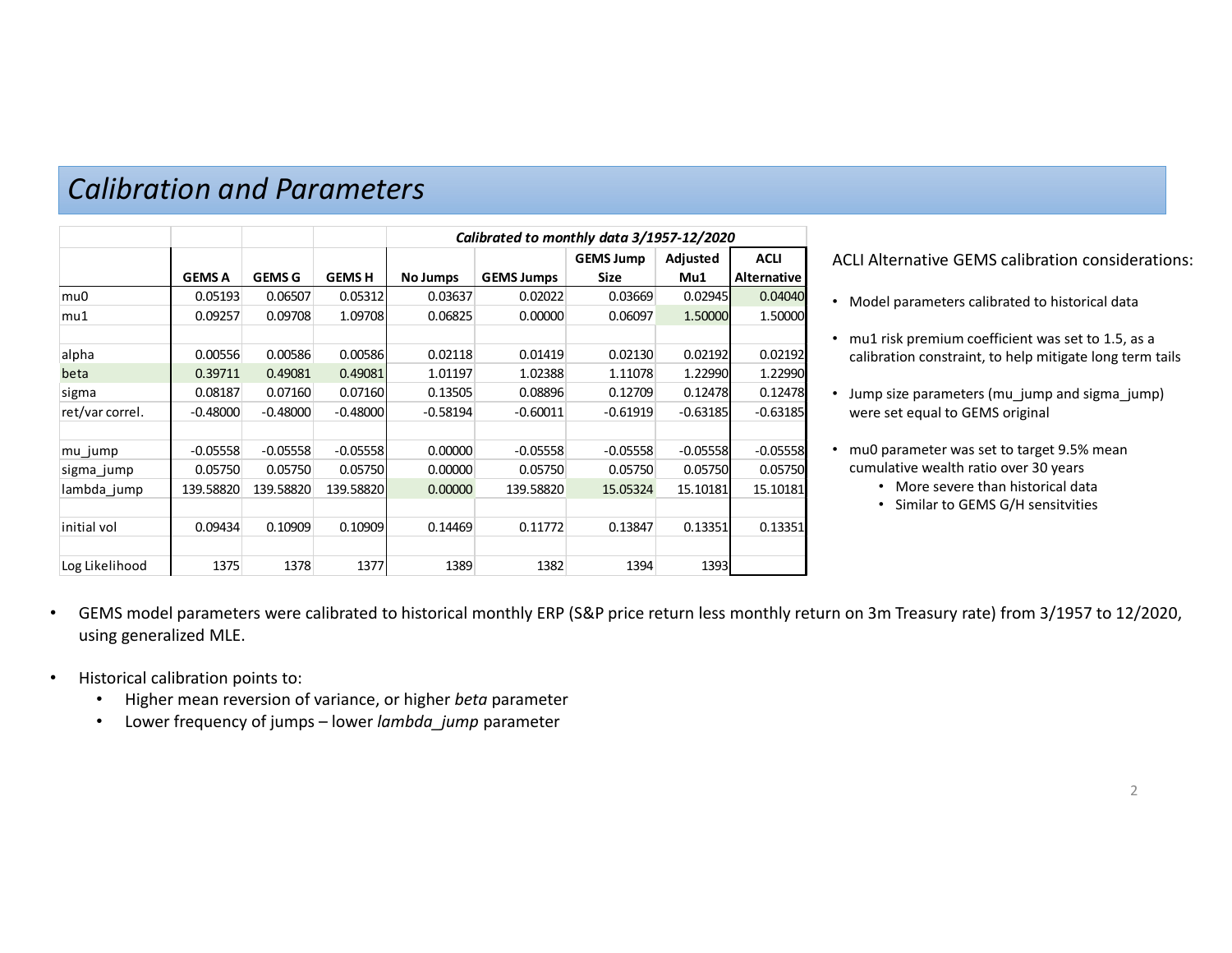| Conning w/ GFF 12.31.20 Wealth Factors (H) |       |       |       |       |        |           | <b>ACLI Alternative w GFF 1m Rates</b> |      |       |       |       |          |           | AAA Prepackaged CSV (Dec. 2005) |       |      |       |       |        |
|--------------------------------------------|-------|-------|-------|-------|--------|-----------|----------------------------------------|------|-------|-------|-------|----------|-----------|---------------------------------|-------|------|-------|-------|--------|
|                                            |       |       |       | 240   | 360    | 600       |                                        |      |       |       | 240   | 360      | 600       |                                 |       |      |       |       |        |
| <b>S&amp;P 500</b>                         | 1 Yrl | 5 Yrl | 10 Yr | 20 Yr | 30 Yr  | 50 Yr     | <b>S&amp;P 500</b>                     | 1 Yr | 5 Yrl | 10 Yr | 20 Yr | 30 Yr    | 50 Yr     | <b>S&amp;P 500</b>              | 1 Yrl | 5 Yr | 10 Yr | 20 Yr | 30 Yr  |
| Min                                        | 0.44  | 0.19  | 0.20  | 0.24  | 0.21   | 0.32      | <b>Min</b>                             | 0.44 | 0.29  | 0.25  | 0.32  | 0.26     | 0.49      | Min                             | 0.41  | 0.32 | 0.26  | 0.35  | 0.38   |
| 1.0%                                       | 0.70  | 0.54  | 0.52  | 0.65  | 0.90   | 2.12      | 1.0%                                   | 0.72 | 0.60  | 0.64  | 0.82  | 1.25     | 3.43      | 1.0%                            | 0.70  | 0.62 | 0.66  | 0.83  | 1.22   |
| 2.5%                                       | 0.76  | 0.65  | 0.68  | 0.90  | 1.34   | 3.74      | 2.5%                                   | 0.78 | 0.71  | 0.77  | 1.09  | 1.74     | 5.22      | 2.5%                            | 0.76  | 0.72 | 0.77  | 1.10  | 1.69   |
| 5.0%                                       | 0.81  | 0.75  | 0.83  | 1.15  | 1.85   | 5.60      | 5.0%                                   | 0.83 | 0.81  | 0.92  | 1.39  | 2.35     | 7.58      | 5.0%                            | 0.82  | 0.81 | 0.92  | 1.41  | 2.25   |
| 10.0%                                      | 0.87  | 0.87  | 1.02  | 1.59  | 2.67   | 9.13      | 10.0%                                  | 0.89 | 0.92  | 1.12  | 1.81  | 3.20     | 11.57     | 10.0%                           | 0.89  | 0.93 | 1.12  | 1.83  | 3.09   |
| 25.0%                                      | 0.97  | 1.11  | 1.42  | 2.52  | 4.79   | 19.39     | 25.0%                                  | 0.98 | 1.14  | 1.50  | 2.75  | 5.34     | 23.09     | 25.0%                           | 0.98  | 1.16 | 1.51  | 2.74  | 5.11   |
| 50.0%                                      | 1.07  | 1.39  | 1.98  | 4.20  | 9.20   | 48.16     | 50.0%                                  | 1.07 | 1.40  | 2.00  | 4.31  | 9.63     | 52.76     | 50.0%                           | 1.09  | 1.45 | 2.09  | 4.27  | 8.84   |
| 75.0%                                      | 1.17  | 1.72  | 2.68  | 6.79  | 17.57  | 122.47    | 75.0%                                  | 1.17 | 1.69  | 2.65  | 6.76  | 17.46    | 125.59    | 75.0%                           | 1.19  | 1.81 | 2.88  | 6.80  | 15.35  |
| 90.0%                                      | 1.26  | 2.02  | 3.48  | 10.37 | 31.47  | 294.37    | 90.0%                                  | 1.25 | 1.98  | 3.36  | 10.13 | 30.83    | 299.21    | 90.0%                           | 1.30  | 2.22 | 3.81  | 10.15 | 24.98  |
| 95.0%                                      | 1.32  | 2.23  | 4.10  | 13.29 | 45.61  | 527.96    | 95.0%                                  | 1.30 | 2.16  | 3.93  | 12.98 | 45.25    | 531.09    | 95.0%                           | 1.37  | 2.48 | 4.44  | 12.92 | 34.25  |
| 97.5%                                      | 1.36  | 2.41  | 4.68  | 17.05 | 62.32  | 853.21    | 97.5%                                  | 1.34 | 2.32  | 4.42  | 16.81 | 63.17    | 887.59    | 97.5%                           | 1.44  | 2.72 | 5.17  | 15.65 | 45.88  |
| 99.0%                                      | 1.41  | 2.67  | 5.58  | 23.01 | 92.93  | 1,718.15  | 99.0%                                  | 1.39 | 2.55  | 5.07  | 22.04 | 96.36    | .,620.42  | 99.0%                           | 1.52  | 3.06 | 6.18  | 20.49 | 60.45  |
| Max                                        | 1.65  | 4.41  | 14.58 | 67.33 | 588.35 | 26.117.11 | Max                                    | 1.59 | 3.34  | 9.59  | 70.80 | L.066.70 | 16,847.51 | Max                             | 1.92  | 4.77 | 11.86 | 66.94 | 235.95 |

# *Distribution of Cumulative Wealth Factors*

- • ACLI Alternative Calibration produces low tails that are closer to AIRG, due to higher mean reversion of variance and lower frequency of jumps
- •Both, GEMS H, and ACLI wealth factors include GFF treasury rates as portion of the return, and were modeled under bestefforts interpretation of GEMS equity model
- •Much higher wealth factors in upper tails vs AIRG are due to the treasury rate component of the return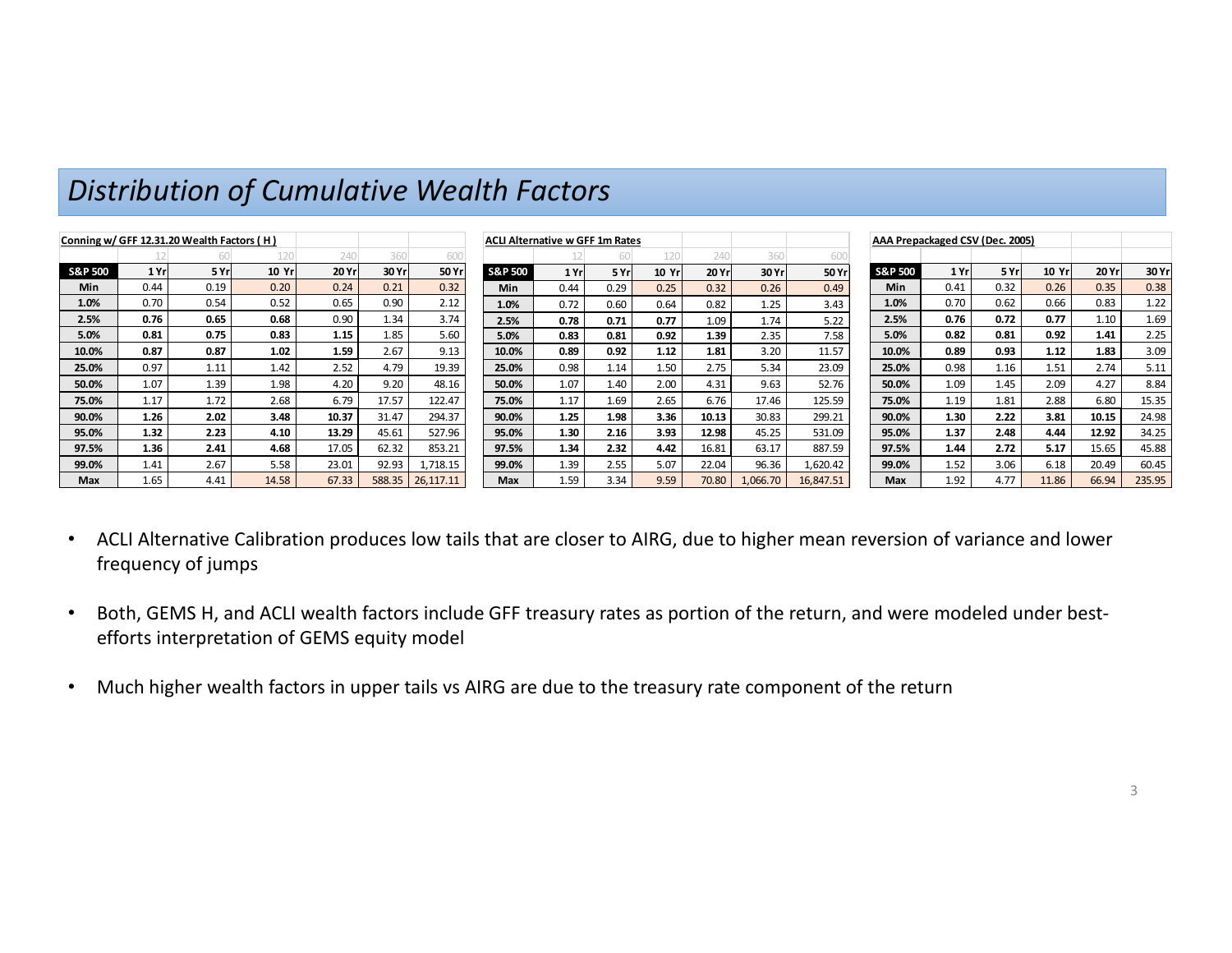### *GEMS Constant ERP Rate Linkage Widens Long Term Wealth Factor Tails*

| WF30: GEMS ERP/Rates |              |                    |  |  |  |  |  |  |  |
|----------------------|--------------|--------------------|--|--|--|--|--|--|--|
|                      |              | ACLI               |  |  |  |  |  |  |  |
| <b>S&amp;P 500</b>   | <b>GEMSH</b> | <b>Alternative</b> |  |  |  |  |  |  |  |
| Min                  | 0.21         | 0.26               |  |  |  |  |  |  |  |
| 1.0%                 | 0.90         | 1.25               |  |  |  |  |  |  |  |
| 2.5%                 | 1.34         | 1.74               |  |  |  |  |  |  |  |
| 5.0%                 | 1.85         | 2.35               |  |  |  |  |  |  |  |
| 10.0%                | 2.67         | 3.20               |  |  |  |  |  |  |  |
| 25.0%                | 4.79         | 5.34               |  |  |  |  |  |  |  |
| 50.0%                | 9.20         | 9.63               |  |  |  |  |  |  |  |
| 75.0%                | 17.57        | 17.46              |  |  |  |  |  |  |  |
| 90.0%                | 31.47        | 30.83              |  |  |  |  |  |  |  |
| 95.0%                | 45.61        | 45.25              |  |  |  |  |  |  |  |
| 97.5%                | 62.32        | 63.17              |  |  |  |  |  |  |  |
| 99.0%                | 92.93        | 96.36              |  |  |  |  |  |  |  |
| Max                  | 588.35       | 1,066.70           |  |  |  |  |  |  |  |
|                      |              |                    |  |  |  |  |  |  |  |
| average              | 9.43%        | 9.50%              |  |  |  |  |  |  |  |

Remove GEMS Constant ERP Rate Linkage

| WF30: Constant Return |               |             |        |  |  |  |  |  |  |
|-----------------------|---------------|-------------|--------|--|--|--|--|--|--|
|                       |               | ACLI        |        |  |  |  |  |  |  |
| <b>S&amp;P 500</b>    | <b>GEMS H</b> | Alternative | ΑΑΑ    |  |  |  |  |  |  |
| Min                   | 0.27          | 0.33        | 0.38   |  |  |  |  |  |  |
| 1.0%                  | 1.06          | 1.62        | 1.22   |  |  |  |  |  |  |
| 2.5%                  | 1.67          | 2.16        | 1.69   |  |  |  |  |  |  |
| 5.0%                  | 2.23          | 2.82        | 2.25   |  |  |  |  |  |  |
| 10.0%                 | 3.12          | 3.74        | 3.09   |  |  |  |  |  |  |
| 25.0%                 | 5.32          | 6.00        | 5.11   |  |  |  |  |  |  |
| 50.0%                 | 9.47          | 9.92        | 8.84   |  |  |  |  |  |  |
| 75.0%                 | 16.02         | 16.01       | 15.35  |  |  |  |  |  |  |
| 90.0%                 | 25.09         | 23.98       | 24.98  |  |  |  |  |  |  |
| 95.0%                 | 32.43         | 29.94       | 34.25  |  |  |  |  |  |  |
| 97.5%                 | 40.72         | 36.44       | 45.88  |  |  |  |  |  |  |
| 99.0%                 | 53.51         | 46.33       | 60.45  |  |  |  |  |  |  |
| Max                   | 153.26        | 103.23      | 235.95 |  |  |  |  |  |  |
|                       |               |             |        |  |  |  |  |  |  |
| average               | 8.75%         | 8.75%       | 8.80%  |  |  |  |  |  |  |

\* Return drift adjusted to match 8.75% average wealth factor